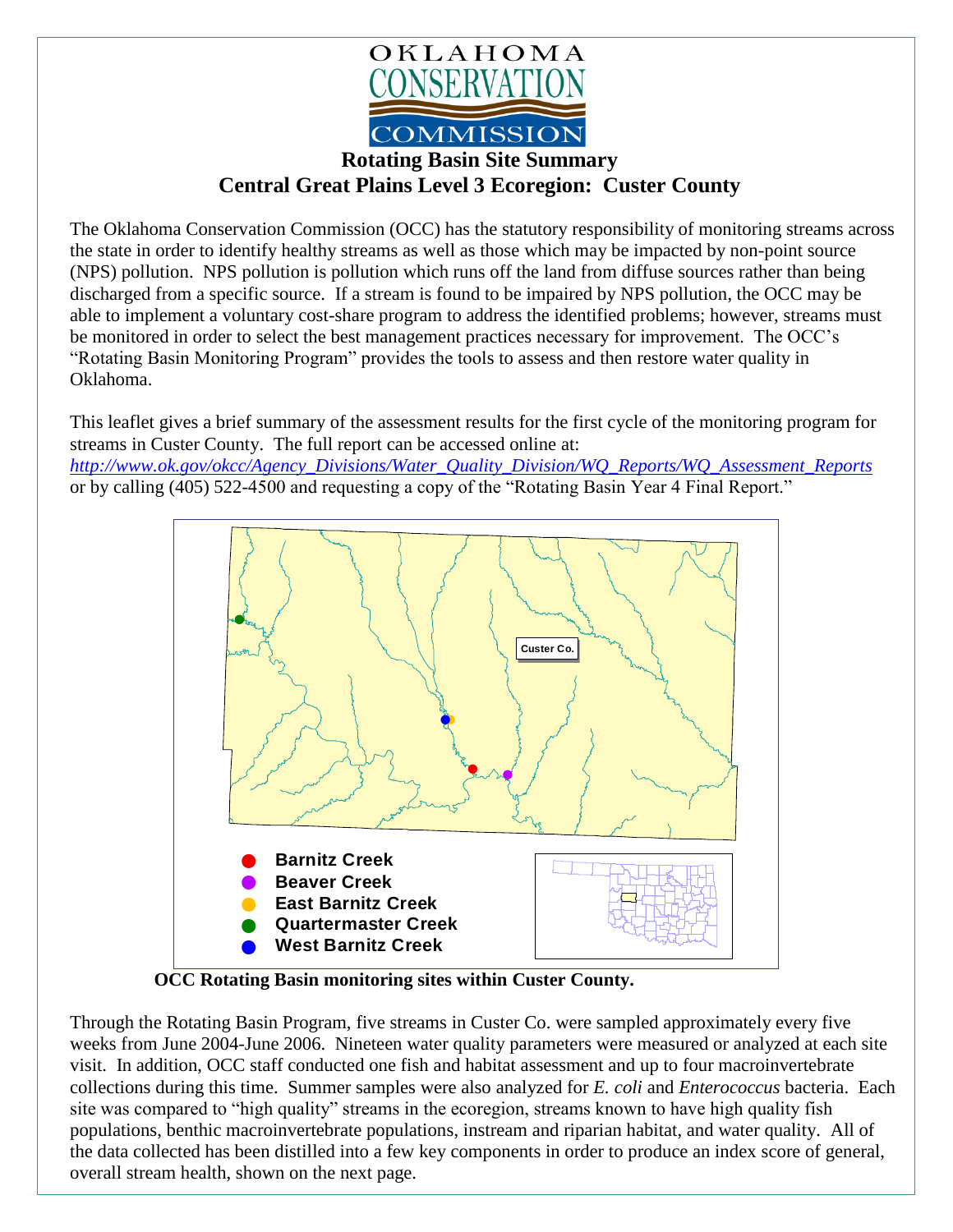**Summary of general stream health as determined by comparison to high quality streams in the Central Great Plains ecoregion and by assessment using Oklahoma State Water Quality Standards†.**

| moderate<br>good<br>poor                                   | <b>Good</b>                        | <b>Moderate</b>               |                               |                                     | <b>Poor</b>                         |
|------------------------------------------------------------|------------------------------------|-------------------------------|-------------------------------|-------------------------------------|-------------------------------------|
|                                                            | <b>Barnitz</b><br><b>Creek</b>     | Quartermaster<br><b>Creek</b> | <b>Beaver</b><br><b>Creek</b> | <b>East Barnitz</b><br><b>Creek</b> | <b>West Barnitz</b><br><b>Creek</b> |
| <b>Overall Stream Health</b>                               | 51                                 | 43                            | 41                            | 35                                  | 23                                  |
| Phosphorus                                                 | 5                                  | 5                             | 5                             | 5                                   | 5                                   |
| Nitrogen                                                   | 5                                  | 5                             | 5                             | 5                                   | 5                                   |
| Ammonia                                                    | 5                                  | 5                             | 5                             | 5                                   | 5                                   |
| Dissolved Oxygen                                           | 5                                  | 5                             | 5                             | 5                                   | 5                                   |
| pH                                                         | 5                                  | 5                             | 5                             | 5                                   | 5                                   |
| Turbidity                                                  | 5                                  | 5                             | 5                             | 5                                   | 5                                   |
| Salts (chloride, sulfate, TDS)                             | 5                                  | $-5$                          | $-5$                          | $-5$                                | $-5$                                |
| Fish                                                       | 5                                  | $5\overline{)}$               | 5                             | 5                                   | $-5$                                |
| Macroinvertebrates                                         | $\overline{3}$                     | 5                             |                               | 5                                   | 3                                   |
| Instream/Riparian Habitat                                  | 5                                  | 5                             | 5                             | 5                                   | $5\overline{)}$                     |
| Bacteria                                                   | $\overline{3}$                     | $\overline{3}$                | 5                             | $-5$                                | $-5$                                |
|                                                            | Scale of 1-5 with 5 being the best |                               |                               |                                     |                                     |
| KFY<br>$1$ $-$ cionificantly lower than high quality sites |                                    |                               |                               |                                     |                                     |

ficantly lower than high quality sites

3=not as good as high quality sites but not impaired

5=equal to or better than high quality sites in the area

-5=impaired by state standards

**Barnitz Creek (OK310830-03-0200C):** This stream is not impaired and is comparable to high quality sites in the ecoregion for all parameters.

**Beaver Creek** (OK310830-03-0190C): This stream is on the state's 303(d) list<sup>†</sup> as impaired for total dissolved solids and sulfates, indicators of high mineral content. All other values were good with the exception of macroinvertebrates, which had a significantly lower average value than high quality streams in the ecoregion.

**East Barnitz Creek (OK310830-03-0210C):** This stream is on the state's 303(d) list<sup>†</sup> as impaired for total dissolved solids and sulfates, indicators of high mineral content, and for bacteria, which may be associated with animal waste entering the stream.

Quartermaster Creek (OK310840-01-0060L): This stream is on the state's 303(d) list<sup>†</sup> as impaired for total dissolved solids and sulfates, indicators of high mineral content. All other values were good.

West Barnitz Creek (OK310830-03-0230C): This stream is on the state's 303(d) list<sup>†</sup> as impaired for total dissolved solids and sulfates, indicators of high mineral content, and for bacteria. In addition, this stream's fish community is impaired by state standards<sup>†</sup>.

*† The use of Oklahoma Water Quality Standards to assess streams and the 2008 results are described in the DEQ's 2008 Integrated Report, accessible online at http://www.deq.state.ok.us/wqdnew/305b\_303d/2008\_integrated\_report\_entire\_document.pdf*